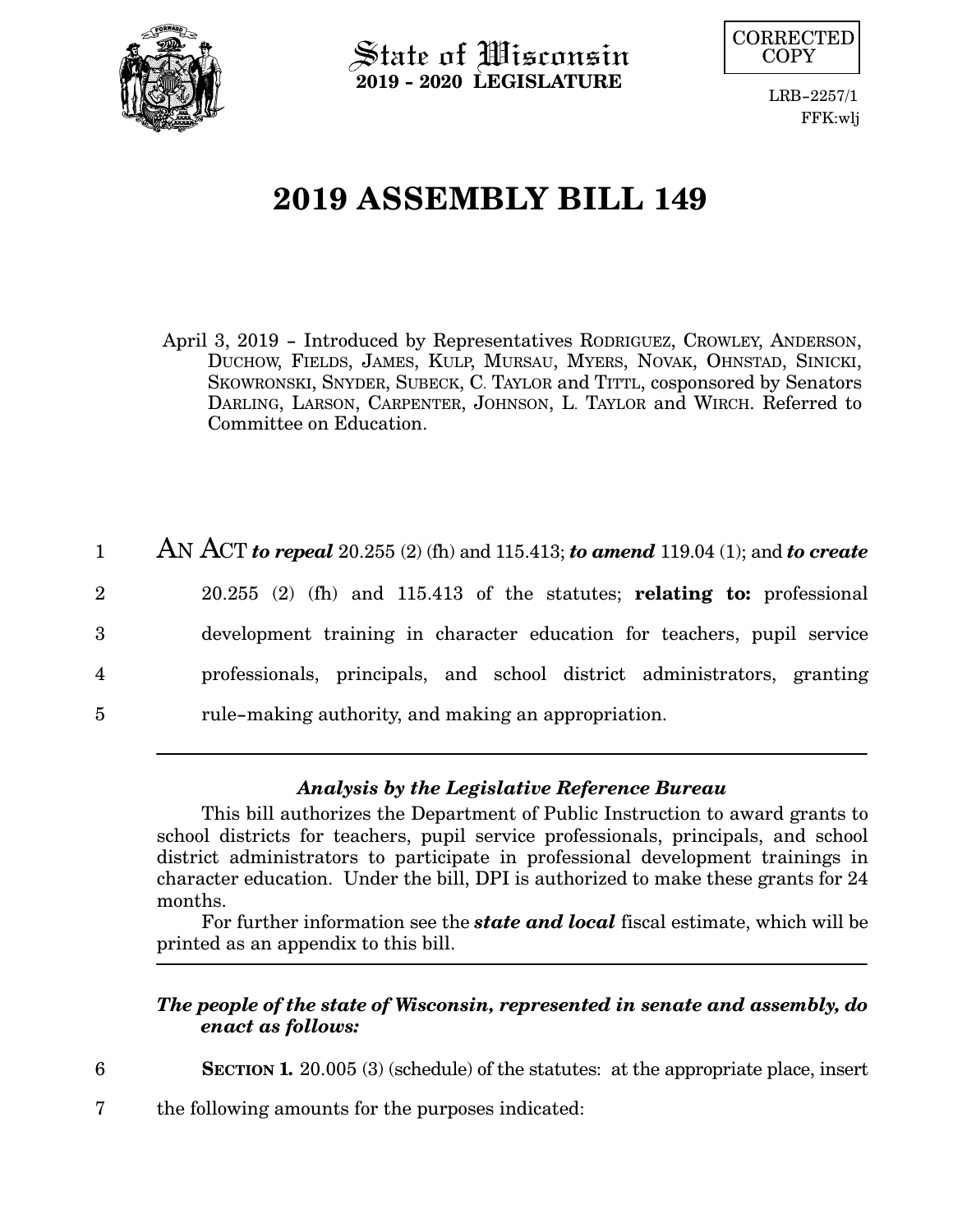2019 - 2020 Legislature - 2 -  $\,$ 

# **ASSEMBLY BILL 149**

**2019-20 2020-21**

| $\mathbf{1}$     | Public instruction, department of<br>20.255                                              |
|------------------|------------------------------------------------------------------------------------------|
| $\boldsymbol{2}$ | (2)<br>AIDS FOR LOCAL EDUCATIONAL PROGRAMMING                                            |
| 3                | (fh)<br>Grants for character education                                                   |
| $\overline{4}$   | 100,000<br>professional development<br><b>GPR</b><br>100,000<br>A                        |
| $\overline{5}$   | <b>SECTION 2.</b> 20.255 (2) (fh) of the statutes is created to read:                    |
| $6\phantom{1}6$  | 20.255 (2) (fh) Grants for character education professional development. The             |
| 7                | amounts in the schedule for grants for professional development in character             |
| 8                | education under s. 115.413.                                                              |
| $9\phantom{.0}$  | <b>SECTION 3.</b> 20.255 (2) (fh) of the statutes, as created by 2019 Wisconsin Act      |
| 10               | (this act), is repealed.                                                                 |
| 11               | <b>SECTION 4.</b> 115.413 of the statutes is created to read:                            |
| 12               | Professional development in character education; grant<br>115.413                        |
| 13               | <b>program.</b> (1) From the appropriation under s. $20.255(2)$ (fh), the department may |
| 14               | award grants to school districts for teachers, pupil service professionals, principals,  |
| 15               | and school district administrators to participate in professional development            |
| 16               | trainings in character education. In awarding grants under this subsection, the          |
| 17               | department shall give preference to school districts that did not receive a grant under  |
| 18               | this subsection in a prior school year.                                                  |
| 19               | (2) The department shall promulgate rules to implement and administer this               |
| 20               | section.                                                                                 |
| 21               | <b>SECTION 5.</b> 115.413 of the statutes, as created by 2019 Wisconsin Act  (this       |
| 22               | act), is repealed.                                                                       |
| 23               | <b>SECTION 6.</b> 119.04 (1) of the statutes is amended to read:                         |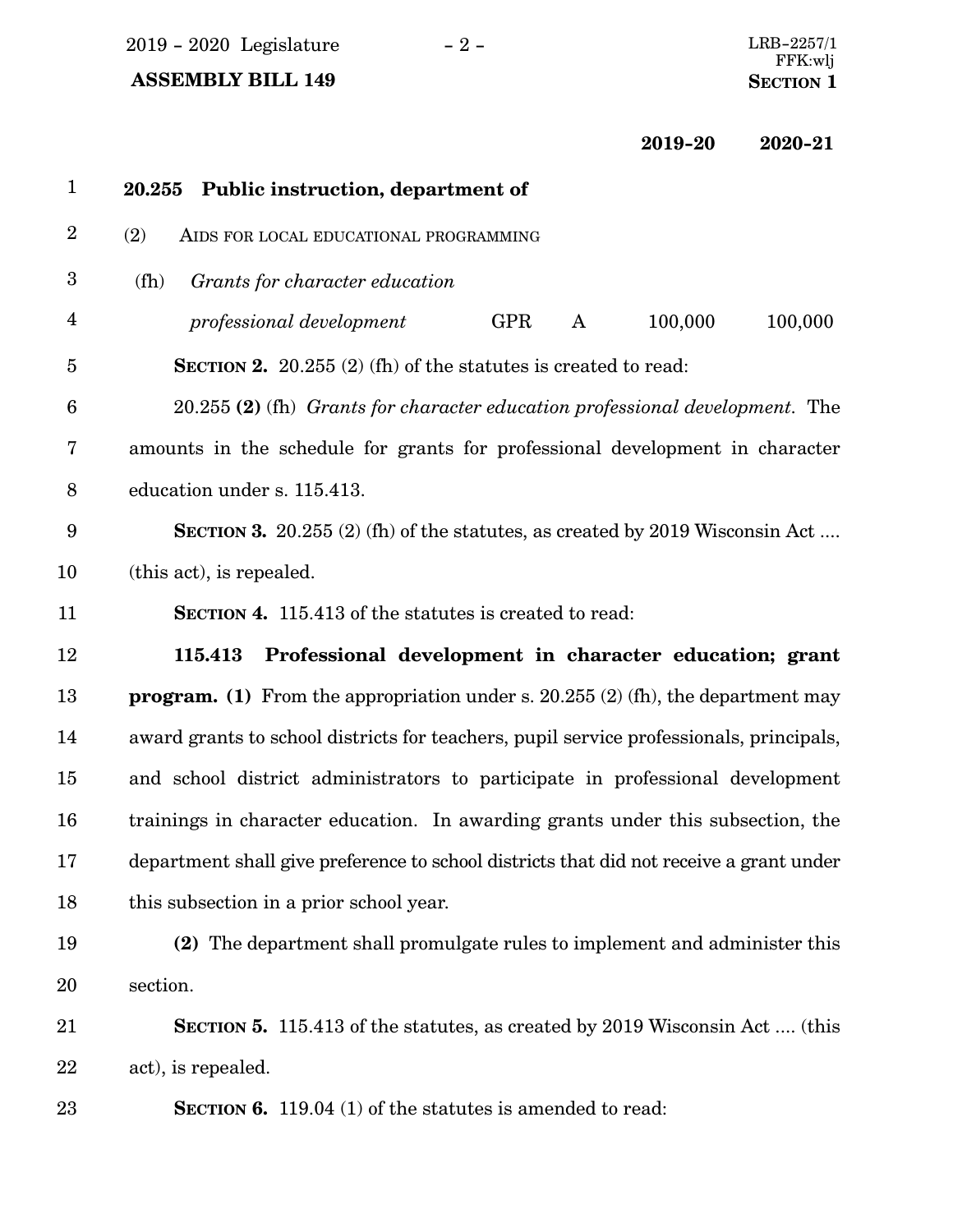<span id="page-2-0"></span> $2019 - 2020$  Legislature  $-3 -$ 

# **ASSEMBLY BILL 149** SECTION 6

119.04 **(1)** Subchapters IV, V and VII of ch. 115, ch. 121 and ss. 66.0235 (3) (c), 66.0603 (1m) to (3), 115.01 (1) and (2), 115.28, 115.31, 115.33, 115.34, 115.343, 115.345, 115.363, 115.364, 115.365 (3), 115.367, 115.38 (2), 115.413, 115.415, 115.445, 118.001 to 118.04, 118.045, 118.06, 118.07, 118.075, 118.076, 118.10, 118.12, 118.125 to 118.14, 118.145 (4), 118.15, 118.153, 118.16, 118.162, 118.163, 118.164, 118.18, 118.19, 118.196, 118.20, 118.223, 118.225, 118.24 (1), (2) (c) to (f), (6), (8), and (10), 118.245, 118.25, 118.255, 118.258, 118.291, 118.292, 118.293, 118.30 to 118.43, 118.46, 118.50, 118.51, 118.52, 118.53, 118.55, 118.56, 120.12 (2m), (4m), (5), and (15) to (27), 120.125, 120.13 (1), (2) (b) to (g), (3), (14), (17) to (19), (26), (34), (35), (37), (37m), and (38), 120.137, 120.14, 120.20, 120.21 (3), and 120.25 are applicable to a 1st class city school district and board but not, unless explicitly provided in this chapter or in the terms of a contract, to the commissioner or to any school transferred to an opportunity schools and partnership program. 1 2 3 4 5 6 7 8 9 10 11 12 13

#### 14

**SECTION 7.** 119.04 (1) of the statutes, as affected by 2019 Wisconsin Act .... (this act), is amended to read: 15

119.04 **(1)** Subchapters IV, V and VII of ch. 115, ch. 121 and ss. 66.0235 (3) (c), 66.0603 (1m) to (3), 115.01 (1) and (2), 115.28, 115.31, 115.33, 115.34, 115.343, 115.345, 115.363, 115.364, 115.365 (3), 115.367, 115.38 (2), 115.413, 115.415, 115.445, 118.001 to 118.04, 118.045, 118.06, 118.07, 118.075, 118.076, 118.10, 118.12, 118.125 to 118.14, 118.145 (4), 118.15, 118.153, 118.16, 118.162, 118.163, 118.164, 118.18, 118.19, 118.196, 118.20, 118.223, 118.225, 118.24 (1), (2) (c) to (f), (6), (8), and (10), 118.245, 118.25, 118.255, 118.258, 118.291, 118.292, 118.293, 118.30 to 118.43, 118.46, 118.50, 118.51, 118.52, 118.53, 118.55, 118.56, 120.12 (2m), (4m), (5), and (15) to (27), 120.125, 120.13 (1), (2) (b) to (g), (3), (14), (17) to (19), (26), (34), (35), (37), (37m), and (38), 120.137, 120.14, 120.20, 120.21 (3), and 120.25 are applicable to a 16 17 18 19 20 21 22 23 24 25